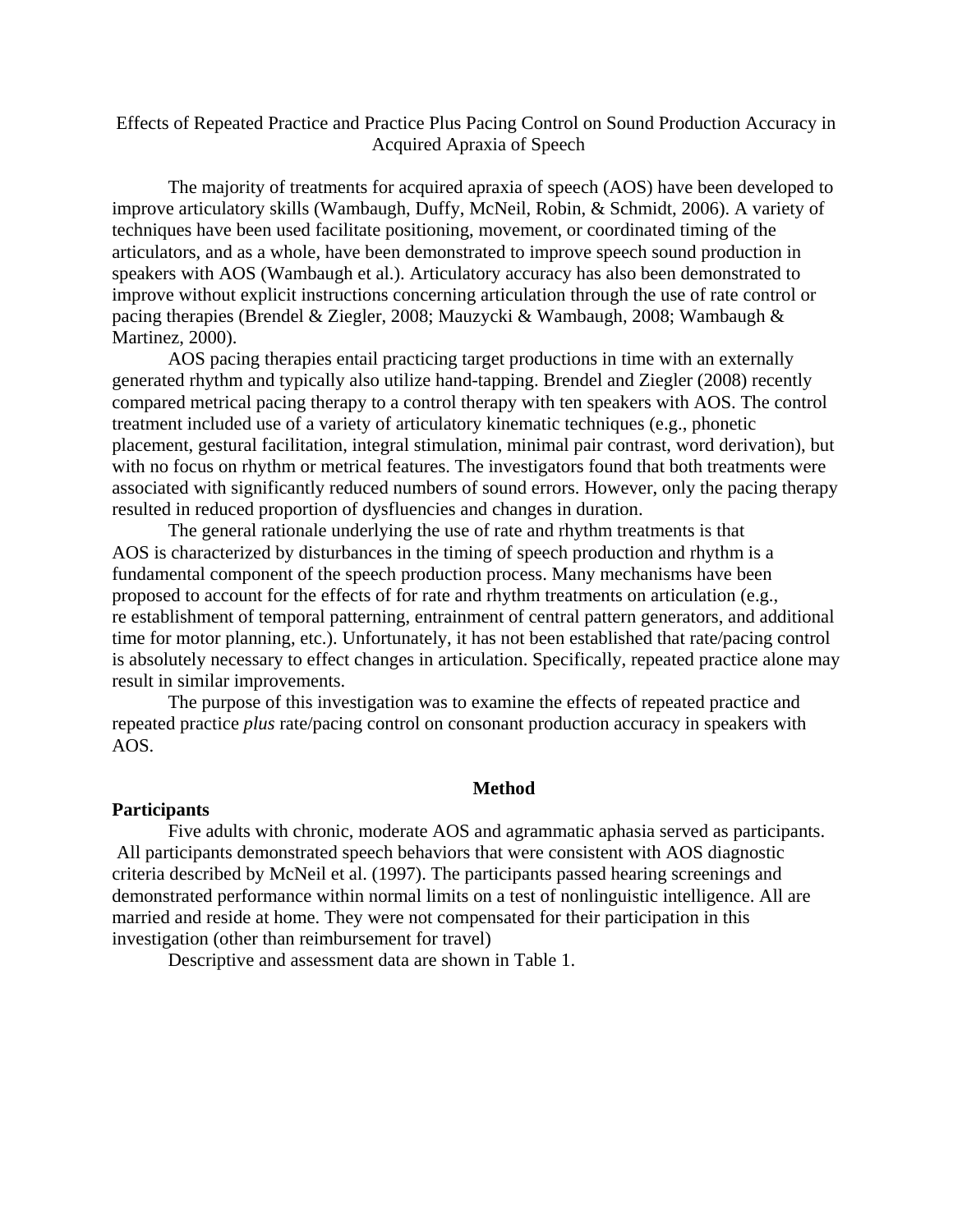| Participant    | Gender | Etiology   | Age | <b>MPO</b> | WAB-      | PICA -  | Aphasia  |
|----------------|--------|------------|-----|------------|-----------|---------|----------|
|                |        |            |     |            | <b>AQ</b> | Overall | Type-WAB |
| P <sub>1</sub> |        | <b>CVA</b> | 48  | 38         | 43        | 49      | Broca's  |
| P2             | M      | <b>CVA</b> | 49  | 212        | 67        | 65      | Broca's  |
| P <sub>3</sub> | F      | <b>CVA</b> | 42  | 27         | 77        | 71      | Broca's  |
| <b>P4</b>      | F      | <b>CVA</b> | 58  | 54         | 78        | 60      | Broca's  |
| P <sub>5</sub> | M      | <b>CVA</b> | 37  | 32         | 42.4      | 64      | Anomic   |

## **Experimental Design**

A single-subject, combined multiple baseline and ABCA design was employed with each participant. Additionally, a multiple baseline design across subjects was utilized and entailed extending the number of baseline sessions across participants.

 The experimental design was selected to allow examination of the effects of repetition treatment *alone*, with treatment continuing until maximum gains were achieved. Following a period of five probe sessions with no additional improvements, rate/pacing treatment was *combined* with repetition treatment to determine if additional improvements could be obtained.

For each participant, five lists of target items were devised and randomly assigned to the following conditions:

- List 1 repetition treatment, then rate/pacing control *plus* repetition treatment
- List 2 repetition treatment only, simultaneously with Set 1
- List 3 repetition treatment, then rate/pacing control *plus* repetition treatment; application delayed
- List 4 *no* treatment, probed daily
- List 5 no treatment, probed at end of treatment phases

 Following a baseline phase (A), repetition treatment (B) was initiated with Sets 1 and 2. Treatment continued until pre-established criteria were met. Rate control *plus* repetition treatment (C) was then applied with Set 1 while repetition treatment only continued with Set 2. Then the preceding treatment sequence (B - C) was applied with Set 3, with repetition treatment continuing with Set 2.

Follow-up probes were completed at 4 and 8 weeks after cessation of all treatment. Please note that P4 is currently completing the final phase of treatment.

### **Experimental Stimuli**

 Experimental stimuli were as follows: P1 - mono- and bisyllabic words containing sclusters, r-clusters, and l-clusters; P2 - trisyllabic words containing a variety of clusters; P3 - biand trisyllabic words containing clusters; P4 – sentences with multisyllabic words with different target sounds in each list; and P5- mono and bisyllabic words with different target sounds in each list. All lists were carefully selected and balanced for each participant and will be described in more detail for the presentation. There were 20 items per list for each participant except P4, who had 12 sentences per list (the number of items was reduced because treatment required more time with sentence stimuli than with single word stimuli).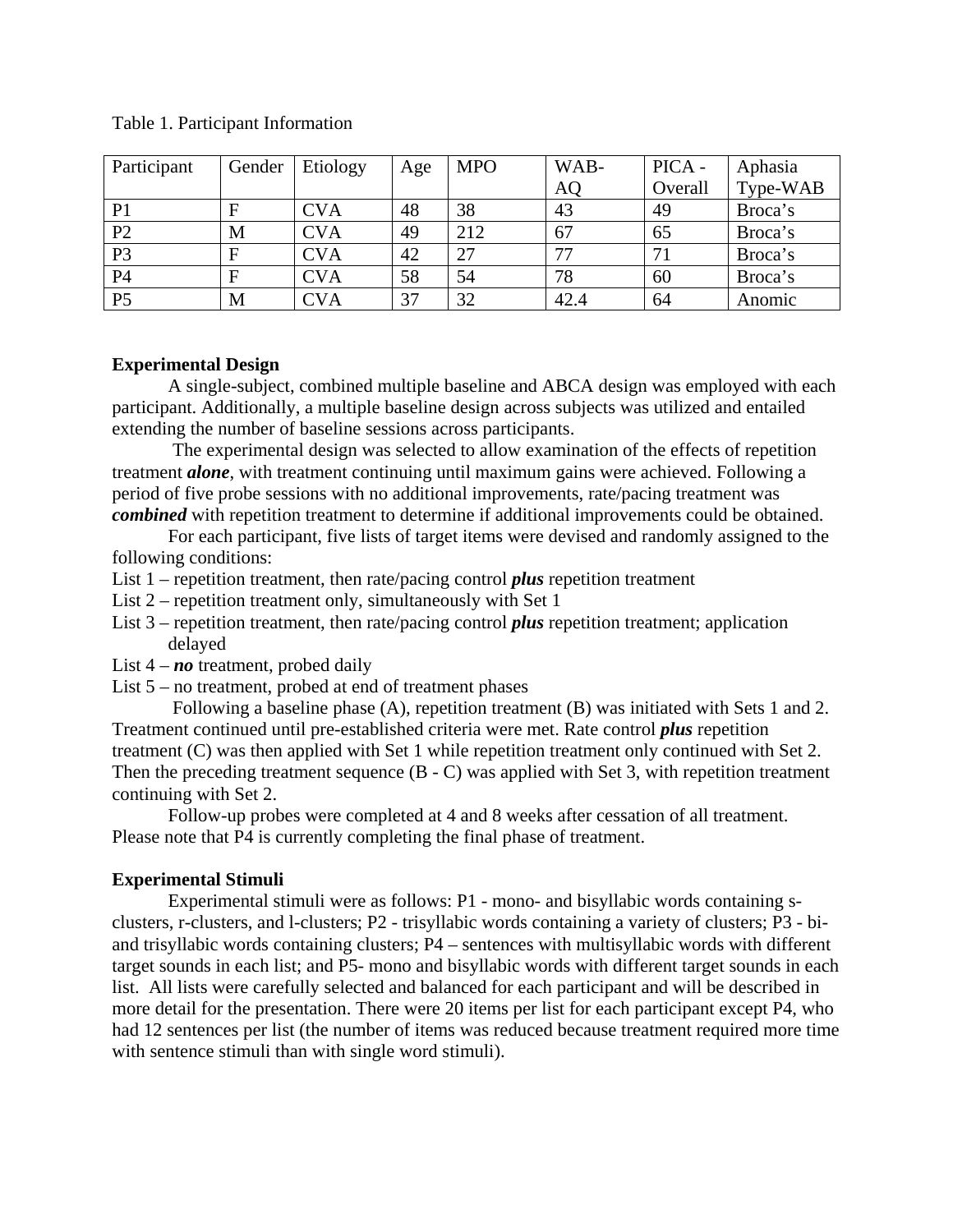#### **Dependent Measures**

 Probes of accuracy of production of target items were conducted in baseline and throughout the treatment phases. The items in each set were randomized and the participant was asked to produce the word as accurately as possible following the examiner's model. No feedback or instruction was provided during probes. Productions were scored for accuracy online and were audio-recorded for verification purposes. Percentage of accuracy was calculated for each set of items.

#### **Treatment**

 Repetition treatment consisted of presenting the target item verbally and requesting the participant to produce the item 5 times in succession. Only general feedback about the accuracy of the grouped productions was provided (e.g., "those all sounded perfect", "there were a few sound errors", etc.).

Rate/pacing control treatment entailed provision of a verbal model of the item by the examiner and repeated practice of the item with hand-tapping in time to a metronome. The metronome was set to a rate that approximated a fifty percent reduction in the participant's typical rate of production. Only general feedback was provided as with repetition treatment.

 In each treatment session, two sets of stimuli underwent treatment. The order in which the sets were submitted to treatment was counterbalanced. The 20 (or 12) items in the treatment set were presented in random order, with this process completed a total of three times. Then a 10-30 minute break was taken prior to treatment being applied with the remaining set.

 Treatment was continued in each phase until 1) 90% accuracy in two consecutive probe sessions was achieved, or 2) no gains were achieved for five probe sessions following the highest level of probe performance (if at least 10 treatment sessions had been completed).

 Additionally, if performance reached at least 85% accuracy with repetition treatment *only*, then rate/pacing treatment was not applied.

#### **Results**

 Probe data are shown in the following figures. Results varied across speakers, although all displayed substantial improvements in accuracy with repeated practice alone. Rate control treatment was not necessary in some cases because high levels of performance (i.e., 85% or >) were achieved with repeated practice alone. When applied, rate control treatment resulted in additional gains.

#### **Discussion**

 Findings will be discussed relative to the DIVA model (Guenther, 2006) and the AOS treatment guidelines (Wambaugh et al., 2006).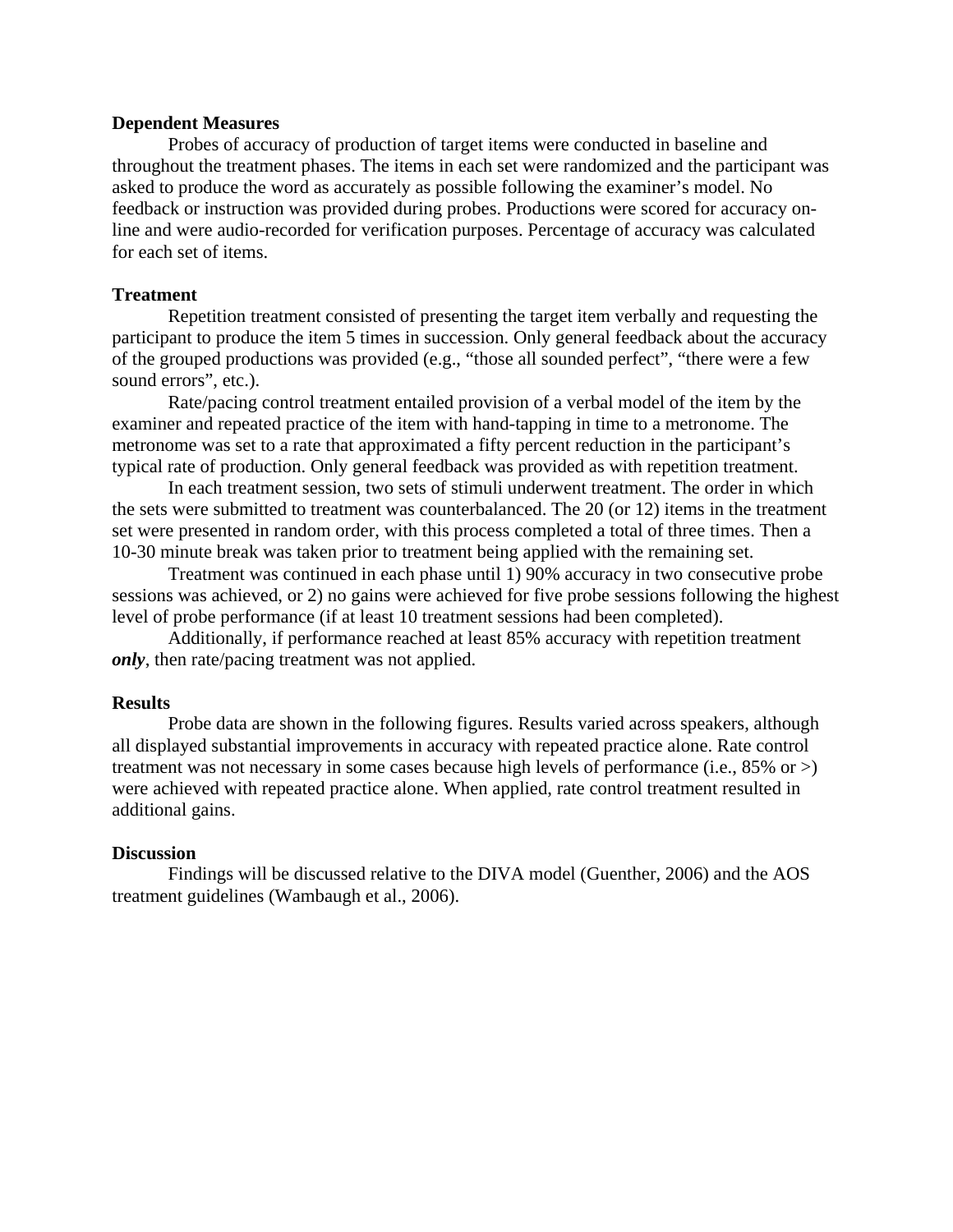

 $\frac{1}{80}$ 

 $\frac{1}{80}$ 

 $\frac{1}{80}$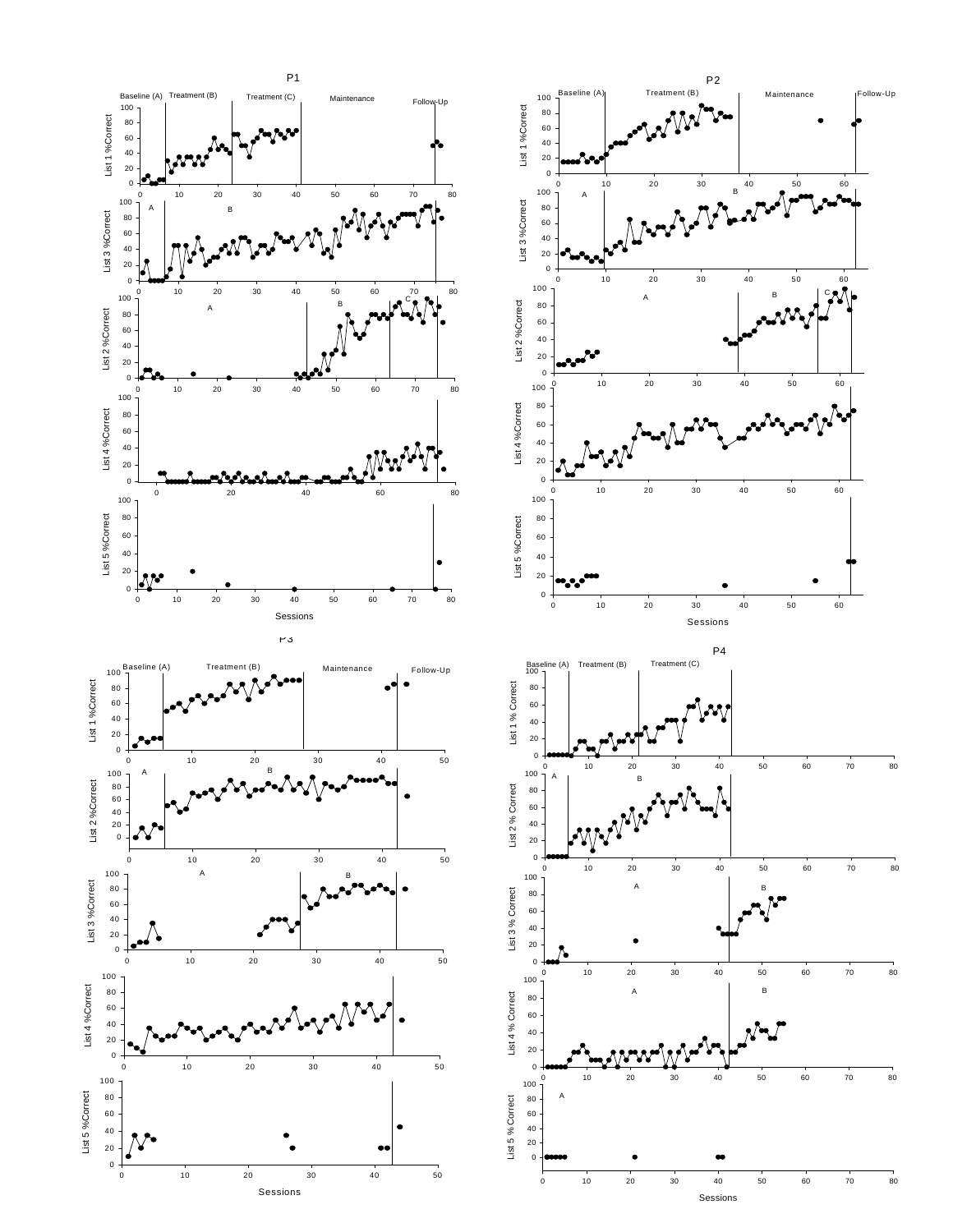